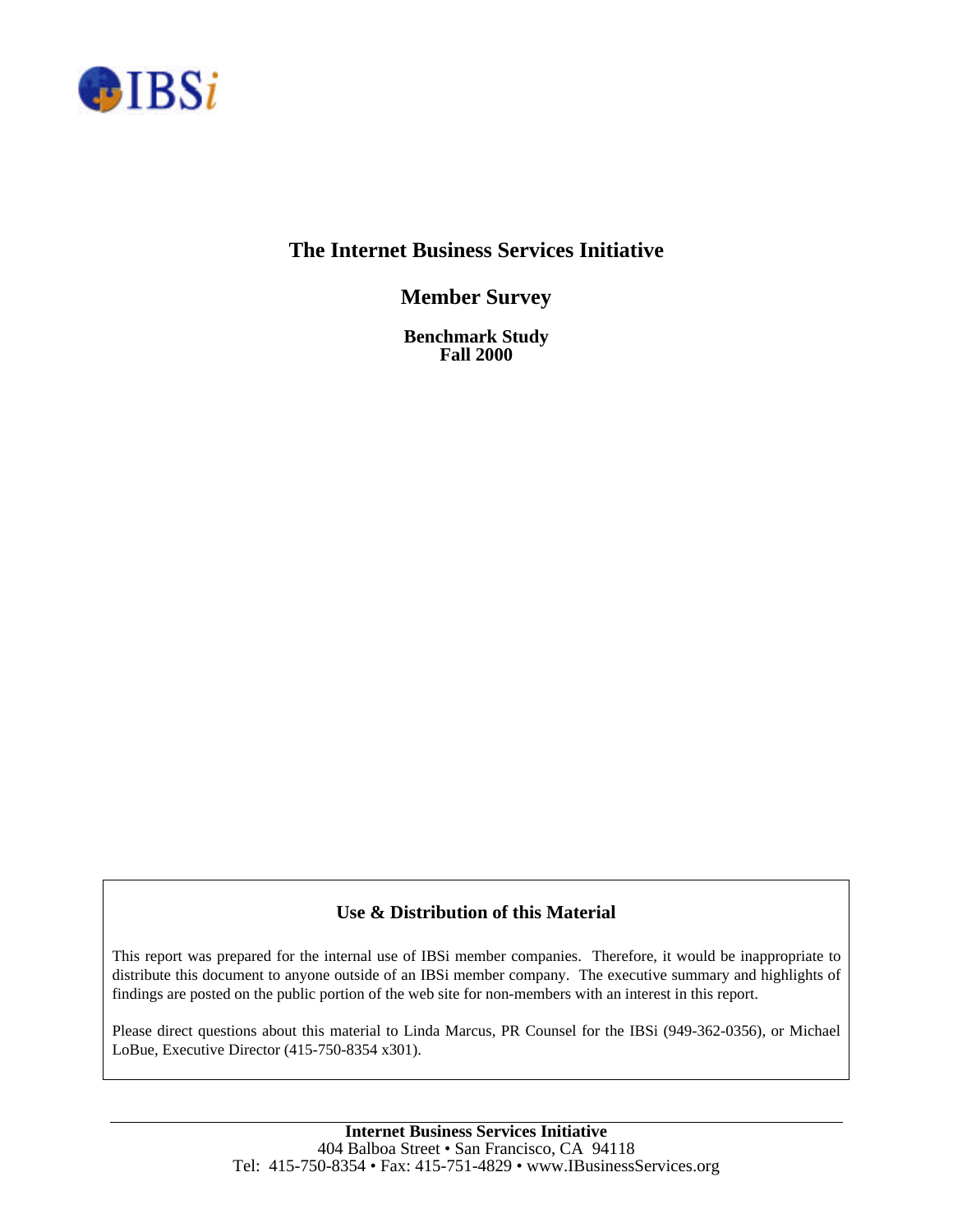# **Contents**

| Scope of the study<br>Terms and defintions in this report                                                                                                                                                                                                                                                                                                                                         |
|---------------------------------------------------------------------------------------------------------------------------------------------------------------------------------------------------------------------------------------------------------------------------------------------------------------------------------------------------------------------------------------------------|
|                                                                                                                                                                                                                                                                                                                                                                                                   |
| Have you received venture capital or other private funding?<br>What customer metrics do you use to measure your site?<br>How many customers do you have?<br>On average, how many employees from a single company access your site?<br>What size companies use your service today?<br>How do you see the market changing over the next two years?                                                  |
|                                                                                                                                                                                                                                                                                                                                                                                                   |
| What marketing methods are used by members today?<br>How will marketing channels change in the near future?<br>How do current and future sales relate to marketing channels?                                                                                                                                                                                                                      |
|                                                                                                                                                                                                                                                                                                                                                                                                   |
| How often do you upgrade your primary customer software?<br>When did your site become active? How much time was involved in developing your site?<br>When was your company established?<br>Did your site grow out of a previously established business?<br>Do you integrate with other Internet Business Services?                                                                                |
|                                                                                                                                                                                                                                                                                                                                                                                                   |
| Do you resell customer data, email addresses or customer preferences?<br>Do you allow companies to export their data if they decide to terminate your service?<br>How do you manage customer security issues?<br>Do you think the use of digital signatures would improve the security of your service?<br>What are three major challenges you see to succeeding as an Internet Business Service? |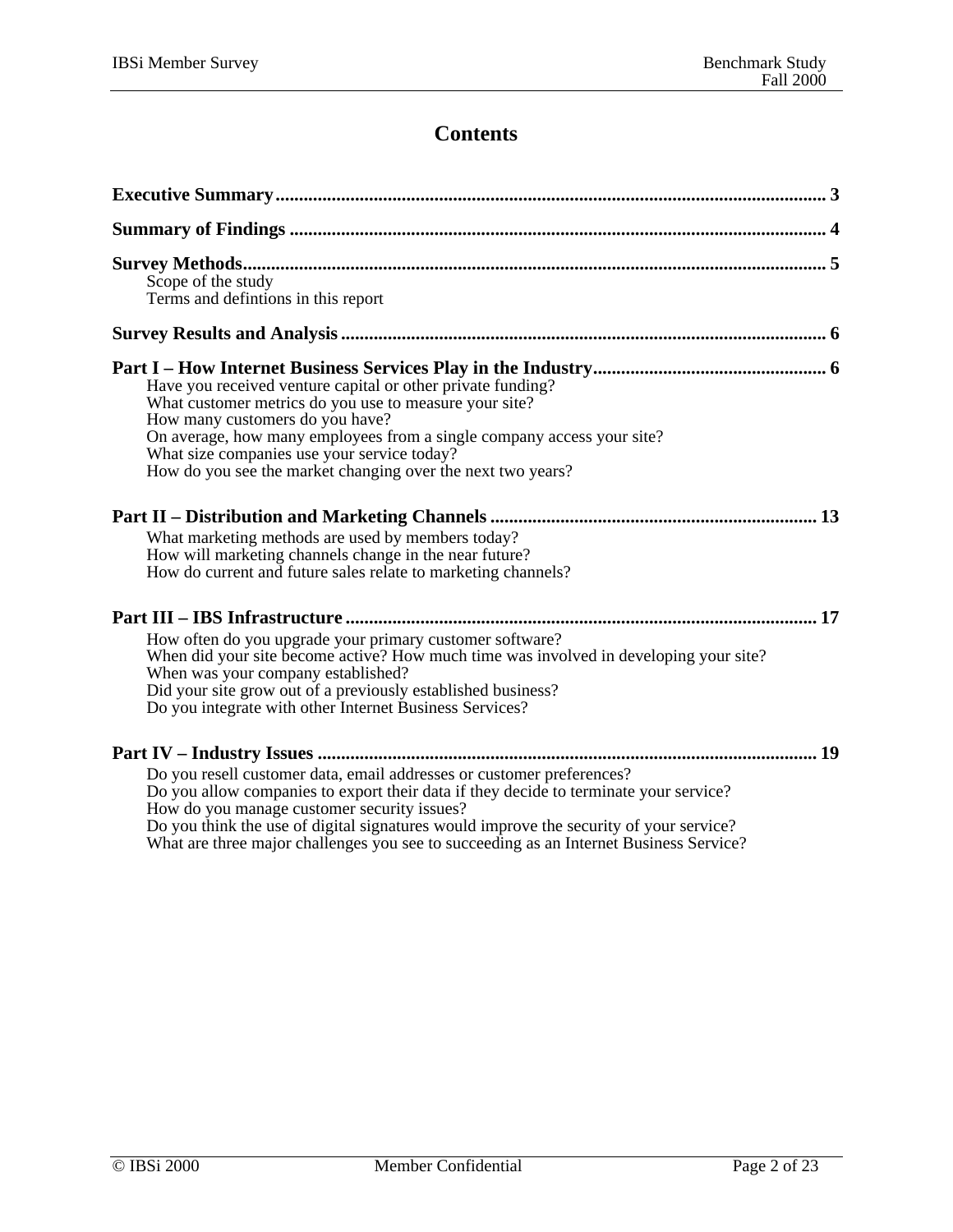## **Executive Summary**

In the late summer and early fall of 2000, the Internet Business Services Initiative (IBSi) undertook its first member survey to determine the state of the industry. Its purpose was to define the special qualities and marketing characteristics of an Internet Business Service. As the first of its kind, the IBSi survey will serve as a benchmark to track the growth of the industry.

The snapshot that resulted from this exercise is of a young yet stable market. The 15 IBSi member companies that participated in the study are backed by almost half a billion dollars in venture capital funding. The average customer user base is over 27,675. While the services today are accessed primarily by small and medium size businesses, there also is a strong presence among enterprise firms and a large portion of the membership expects to move up market.

The picture drawn is one of an extremely interactive industry. Partnering is seen as a particularly important channel for building the customer base. More than half of the members are involved in vertical channel or portal programs and almost half work with either service aggregators or third-party resellers such as VARs. Likewise, all IBSi members currently integrate their services with other companies and are aggressively pursing interoperability among services.

Technical issues and challenges also abound. Consistent with the high-levels of data and operational security generally built into Web-native software schemes, members provide three to six, or more, security levels. None of the services resell customer or data information. All IBSi members involved in accumulating stored customer information allow users to retrieve or export their data if they decide to leave the service.

According to the members of the IBSi, the most important issues facing Internet Business Services today involve educating the market. There needs to be a fundamental shift in the way customers work and services need to prove themselves with potential customers to build market acceptance. The major concerns facing the market today involve interoperability; educating users on the high-level of security and maintaining that security; and access to reliable broadband capacity. These are all issues that can be resolved with the accumulated experience and successful implementation of Internet Business Services over time.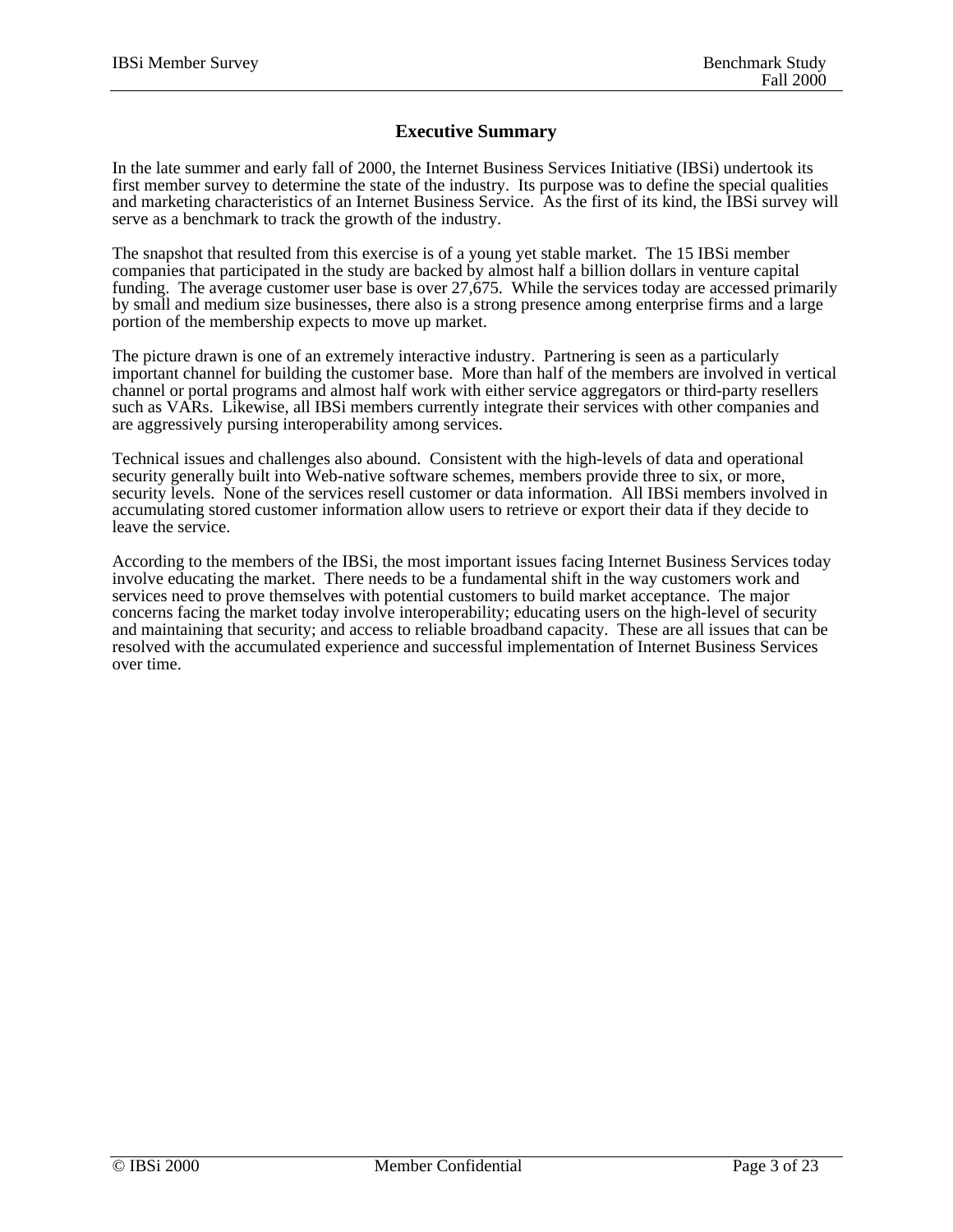# **Summary of Findings**

- <sup>n</sup> IBSi members account for \$452 million in venture capital, with an average of over \$32.25 million in VC funding per company.
- The number of individual user customers at each service ranges from 2,000 to over 96,000 users, with an average of 27,677 users per site.
- n The number of companies as registered customers at members' sites ranges from 30 to 8,000, with an average of 1,785 companies per service.
- Small and medium size businesses account for almost two-thirds of today's business. At the same time, an average of 131 users from each customer company access the services. This indicates that the small and mid-size businesses that make up the bulk of the IBS market are at the high-end of the scale and that larger firms are starting to adopt Internet Business Services.
- <sup>n</sup> There also is a strong presence in the high-end of the market for a young industry. Companies with 250 or more employees currently represent over 20% of the market and companies with revenues of \$250 million dollars or more constitute 28% of the market.
- <sup>n</sup> Companies with over 500 employees are expected to account for almost a quarter of the market by  $2002$ , growing from today's benchmark of 15%.
- <sup>n</sup> Internet Business Services split their marketing efforts equally between traditional channels such as public relations and advertising, and in building partnerships through vertical channels.
- <sup>n</sup> Almost half of IBSi members work with VARs, system integrators and third-party resellers and this is expected to increase significantly over the next two years.
- <sup>n</sup> Almost half of IBSi members currently work with service aggregators and this is expected to increase over the next two years.
- <sup>n</sup> All members integrate with at least one online business partner today and all plan to increase their integration with other Internet Business Services in the near future.
- <sup>n</sup> The Internet Business Services surveyed upgrade their software or add new functionality an average of 10 times a year.
- <sup>n</sup> IBSi members have been online and open for business an average of three years.
- n The average site development time is becoming longer, not shorter.
- <sup>n</sup> No IBSi member resells customer data or preferences. All members that maintain customer data allow users to export this data if they decide to leave the service.
- <sup>n</sup> Most IBSi members have multiple security levels, ranging from three to six layers or more.
- Over two-thirds of the members said they would implement digital signatures in the future, although a significant portion of these said there were technology and marketing issues to be resolved.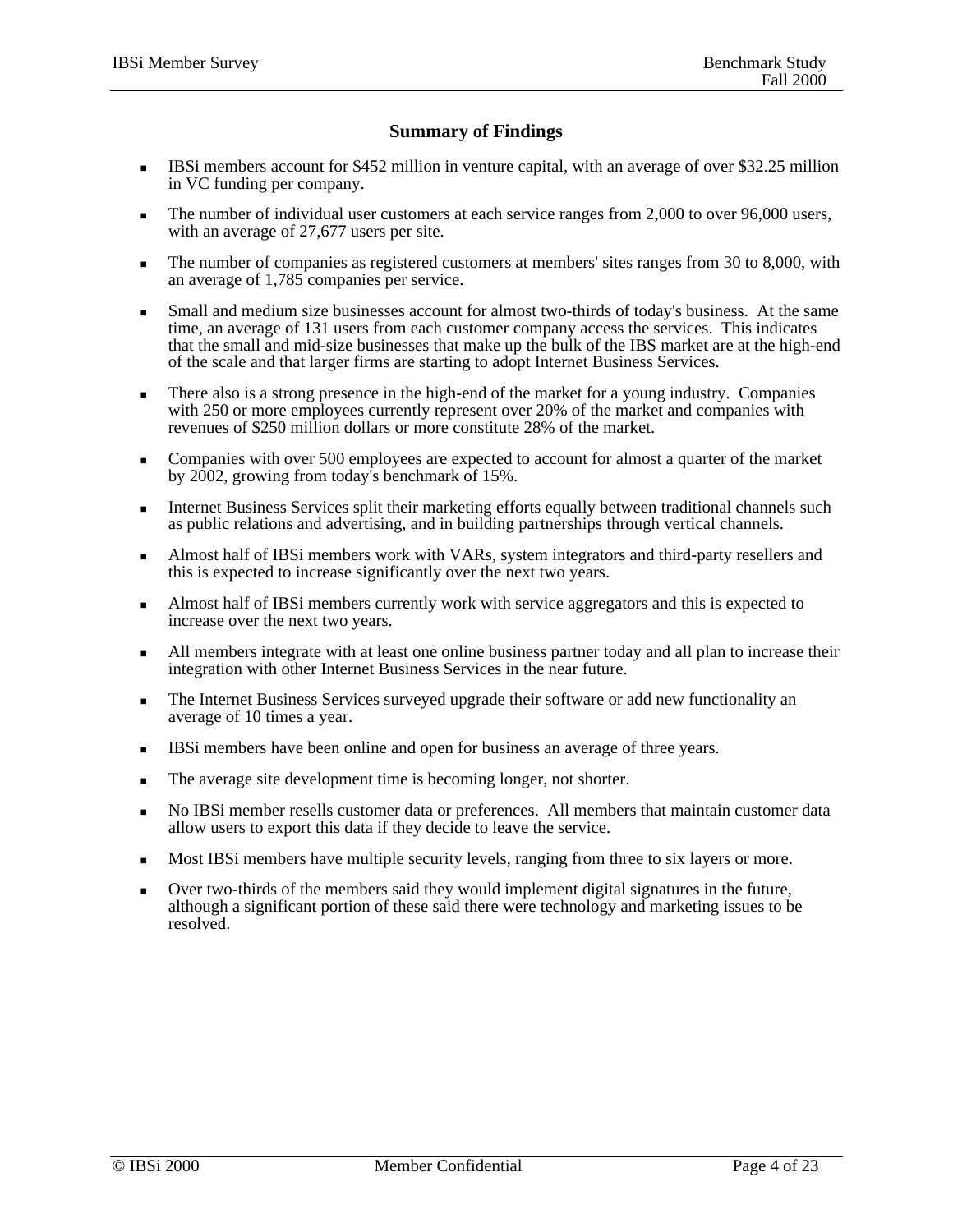# **Survey Methods**

### **Scope of the Study**

At the time of this benchmark survey, there were 15 IBSi members, all of which participated in the study. (The association has since grown.) The questionnaire was provided in advance to company representatives so they could research the necessary data. The survey was then completed through a phone interview and the results compiled and analyzed in November 2000.

Members were guaranteed anonymity as a condition of completing the survey since much of this information is proprietary. To preserve this condition, the data has not been analyzed by industry or application type and the information provided here is based on the accumulated totals of the group's answers.

### **Terms and Definitions in this Report**

For the sake of clarity, the following terms are used consistently throughout this report:

**Average**: Always indicates the numeric average of a series unless otherwise stipulated.

**Customer company**: A company that uses an Internet Business Service, often as a replacement for packaged software and client/server applications or to enhance its IT infrastructure. For example, the ABC Company is a customer company that uses Internet Business Services to automate its human resources and accounting functions.

**Median**: Always used to indicate the midpoint in a series unless otherwise stipulated.

**Member company**: In general, a member of the Internet Business Services Initiative and in this report used to indicate a company participating in the survey.

**End-Users**: The individual employees at a customer company that access an application through an Internet Business Service. Refers to individual end-users; for example, Joe Smith and Mary Jones are employees at ABC Company and both are IBS end-users.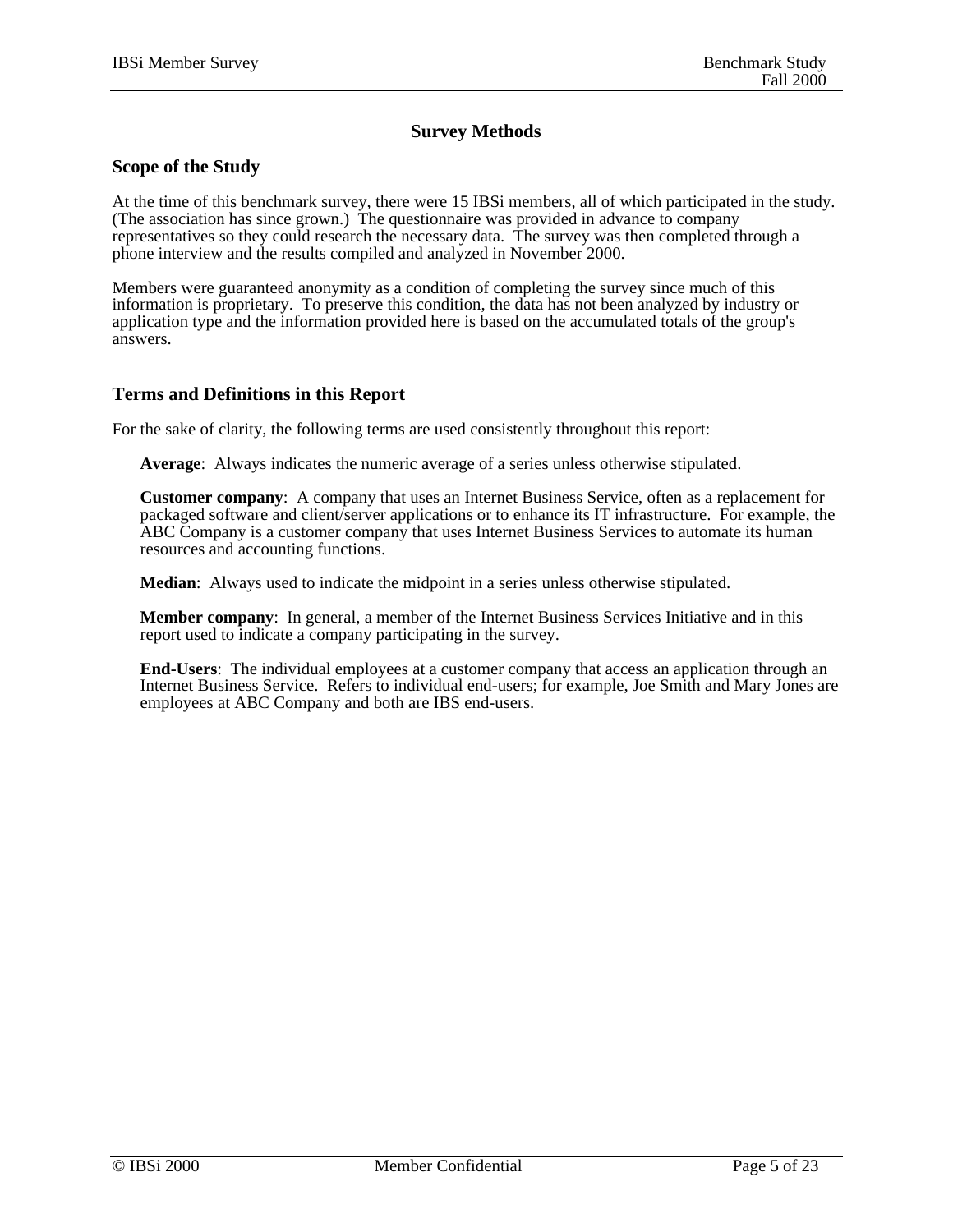# **Survey Results and Analysis**

## **Part I: How Internet Business Services Play in the Industry**

#### **Have you received venture capital or other private funding?**

All but one IBSi member have received venture capital funding, accounting for a total of almost half a billion dollars infused into the market by the investment community. The accumulated total capital investment is \$452 million with an average of over \$32.25 million per company. The median funding is \$29 million. These figures include all rounds of funding since the companies were founded.

#### **What customer metrics do you use to measure your site?**

The purpose of this question was to establish common ground for discussing the size of the market and the members' customer base. The results indicate that most members define their size in a number of ways and compile multiple statistics about their services. The most common metric was the number of individual users. Most of the services that track individual users also count the number of companies they serve separately.

Overall, care should be taken to talk either in terms of the numbers of individual end-users or the number of companies served, as these numbers are very different. In some services, there is almost a one-to-one relationship, with one user at each customer company, while other members have a large number of individual users from fewer companies. The accumulated total of the metrics used are shown below in Table 1.

| <b>Measures # of Users</b>            | Total: 17 |
|---------------------------------------|-----------|
| # of Users (Seats)                    |           |
| # of Unique Visitors                  |           |
| # of Return Visitors/Users            |           |
| # of Users per Month                  |           |
| # of Users Ordering a Job             |           |
| <b>Measures # of Companies Served</b> | Total: 10 |
| <b>Other Measurements</b>             | Total: 5  |
| # of Transactions                     |           |
| Revenues                              |           |
| # of Page Views/Ad Impressions        |           |

### **Table 1: Metrics Used to Measure Service**

In a member's words: "We track a variety of metrics. We know which customers come to our service directly and which come through partners. We track where they come from, what they do and how many registered. We track how many times they come back and use our service, including the number of transactions and the number of actual users."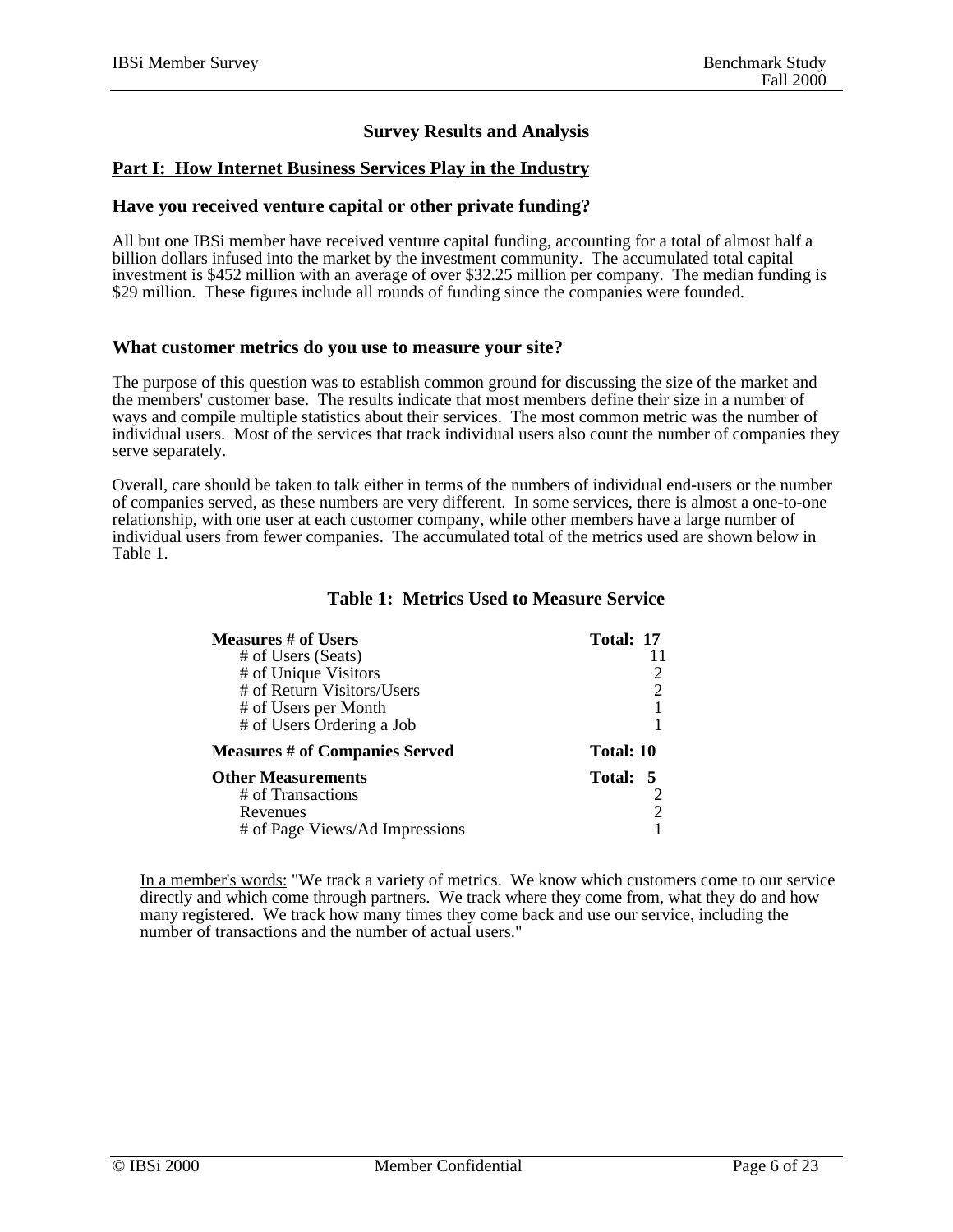## **Based on these metrics, how many customers do you have?**

Number of Individual End-Users: The number of individual end-users ranged greatly among IBSi members, from 2,000 to over 96,000 users. At the present time, most of the members' customer base is clustered between 2,000 to 10,000 users. Four services have broken through this first milestone, although only one is approaching the 100,000 mark, as shown Figure 1. The median mid-point is 8,750; the numeric average based on the sum of all reported individual users is 27,677 customers.



**Figure #1 — Number of Individual Users**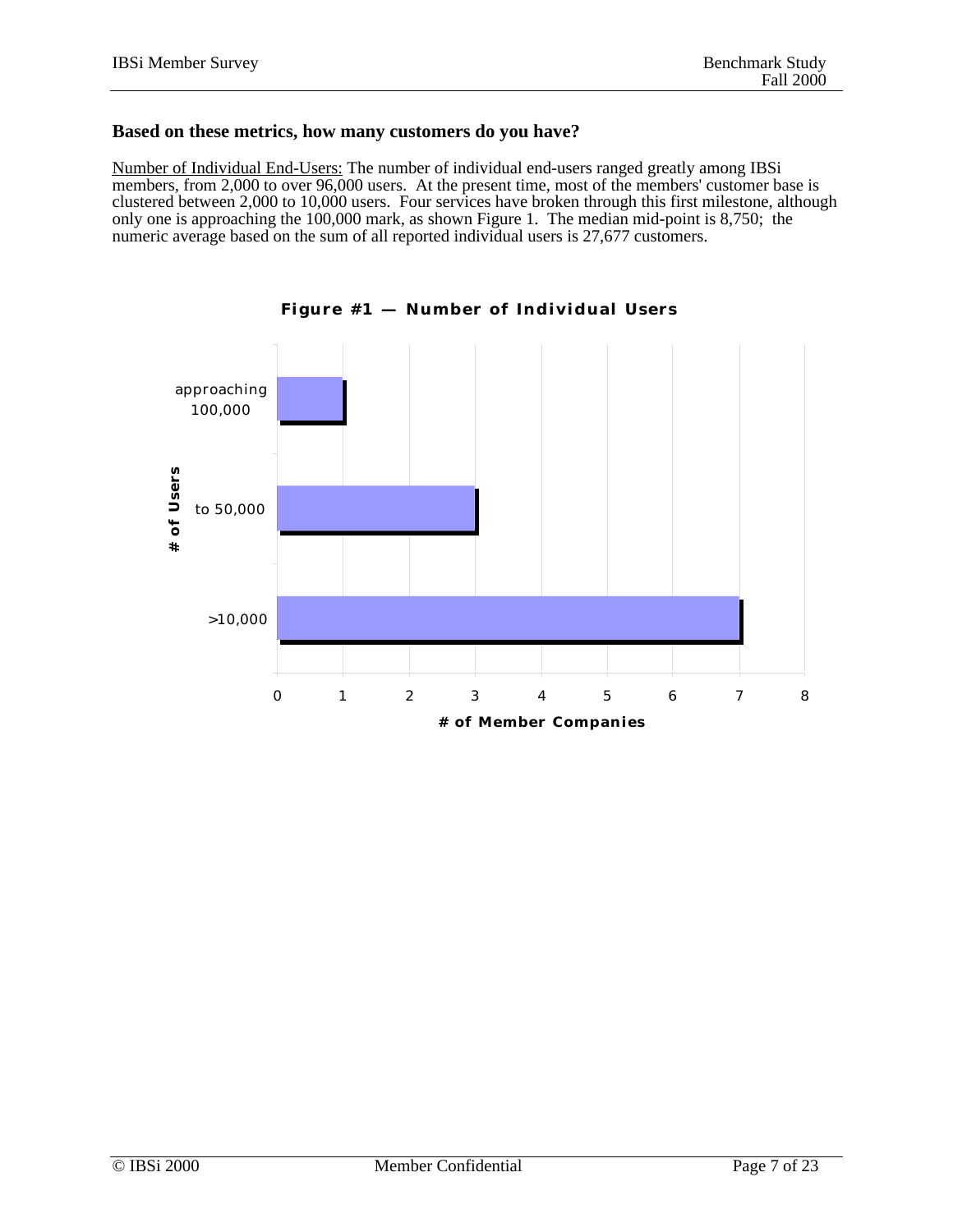Number of Companies Served: There also is a wide span among members who track the number of organizations that use their services, ranging from 30 to 8,000 customer companies. The results can be classified into several segments:

- Services with a customer base of 100 companies or less, representing  $45\%$  of the reporting members
- <sup>n</sup> Services with 300 to 1,000 customer companies, representing 22%
- Services with a company base of  $1,000$  to  $5,000$ , or  $11\%$  of the reporting members
- Those services with over  $5,000$  company customers, also 22% of the reporting members

The median is 340 customer companies and the numeric average based on the total of all members is 1,785 customer companies for each service. The total range is show in Figure 2 below.



**Figure #2 — IBS User Base by Companies**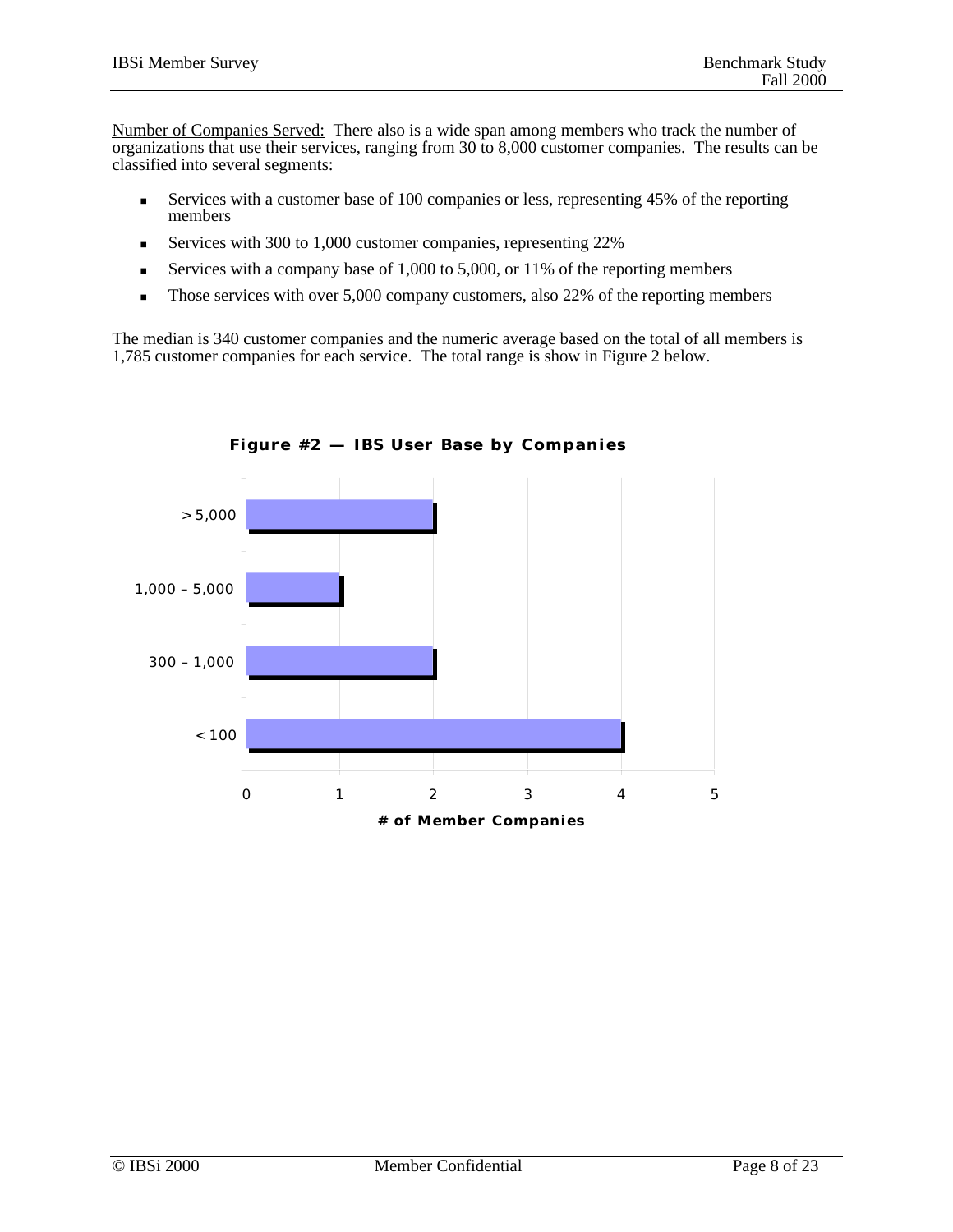### **On average, how many employees from a single company access your site?**

Reflecting the differences in the types of services provided by IBSi members, there is a broad spread among the number of end-users at each customer company that access the Internet Business Services surveyed. The responses range from one to a thousand users at a single customer company. The median average is 24 users per company and the average based on the total responses is 131. This would indicate that Internet Business Services are most used at mid-size or larger organizations. The accumulated results fall into three areas, as shown in Figure 3:

- From 1 to 19 end-users per company, accounting for almost 60% of reporting members
- From 20 to 100 end-users per company, accounting for 25% of the total
- 100 or more end-users per company, reported by over 15% of the members



**Figure #3 — # of Individual Users per Company**

 In members' words: "Around 9 to 10 people is the numeric average from each company. We also have a lot of small companies with 1 to 2 users. Since we have a division of one of the largest companies in the world using our site, this skews the average."

"The average is between 100 and 200 users per company. Some customers have a very small number of users and some extend up to a thousand users."

"Today we're at the high-end of the small business chain. Over the next two years, we expect larger companies to adopt the IBS solution; for example, HP and Pfizer are now using our service."

"Right now, 90% of our customers fall into the 1-100 employee range. The remaining have over 100 employees. But over the next two years as our application becomes more robust, we expect more than half our customers to fall into the over 100 category."